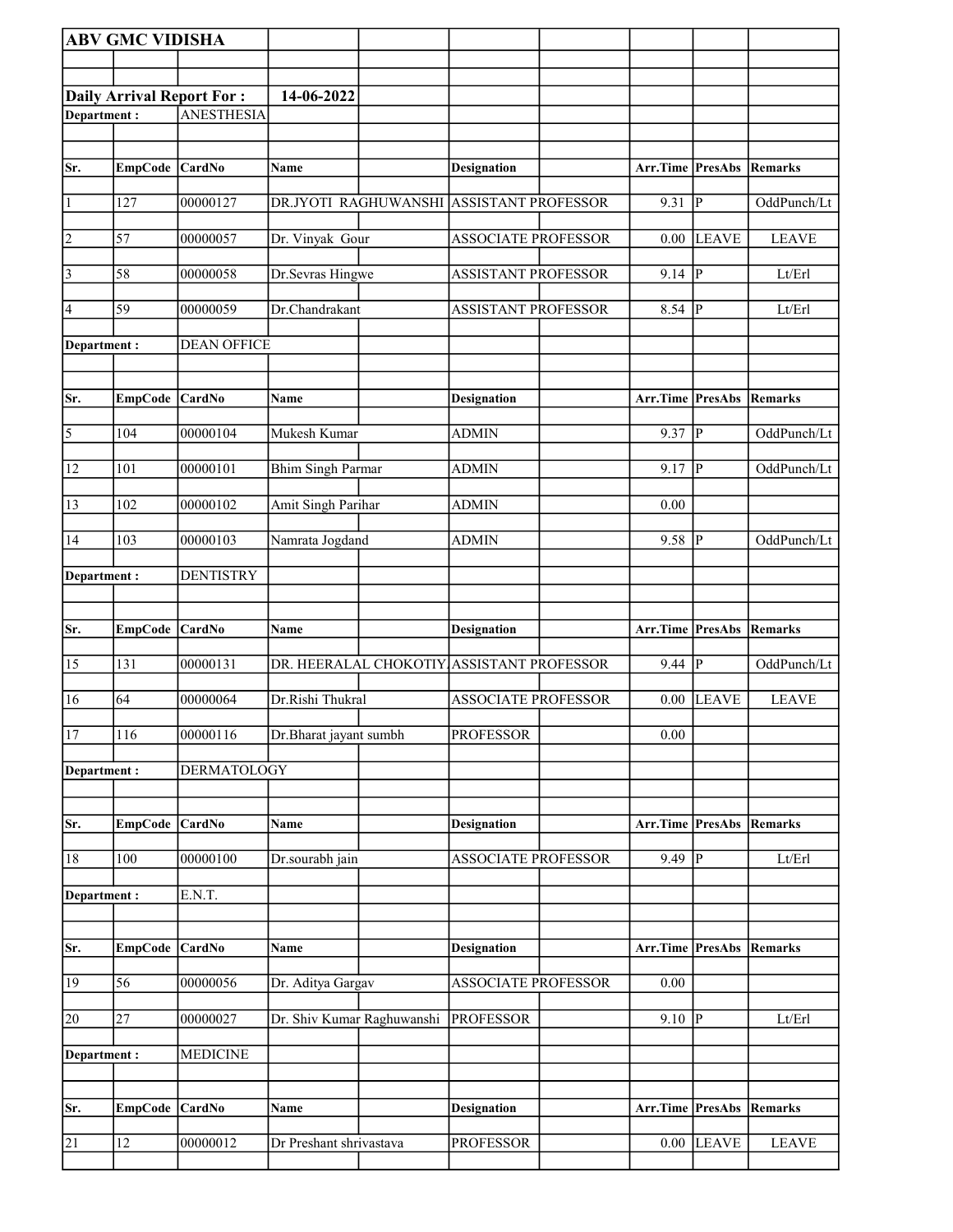| $\overline{22}$ | $\overline{30}$ | 00000030             | Dr. Sandeep Aharwar       |                                         | <b>ASSOCIATE PROFESSOR</b> | $9.49$ P                        |                | OddPunch/Lt  |
|-----------------|-----------------|----------------------|---------------------------|-----------------------------------------|----------------------------|---------------------------------|----------------|--------------|
| $\sqrt{23}$     | 129             | 00000129             | Dr. Mahendra pratap Singh |                                         | <b>ASSISTANT PROFESSOR</b> | 9.40                            | $\overline{P}$ | Lt/Erl       |
| 24              | 23              | 00000023             | Dr. Arvind Chouhan        |                                         | <b>ASSOCIATE PROFESSOR</b> | 0.00                            |                |              |
| 25              | $\overline{50}$ | 00000050             | Dr.vinod Dangi            |                                         | <b>ASSISTANT PROFESSOR</b> | 9.46                            | ∣P             | Lt/Erl       |
| Department:     |                 | OBST. & GYNEE        |                           |                                         |                            |                                 |                |              |
|                 |                 |                      |                           |                                         |                            |                                 |                |              |
| Sr.             | EmpCode CardNo  |                      | <b>Name</b>               |                                         | <b>Designation</b>         | Arr.Time PresAbs                |                | Remarks      |
| 26              | 96              | 00000096             | DR. Sudha Chourasia       |                                         | <b>PROFESSOR</b>           | 10.19                           | $\overline{P}$ | OddPunch/Lt  |
| 27              | 42              | 00000042             | Dr. Mridula singh         |                                         | <b>ASSISTANT PROFESSOR</b> | $0.00\,$                        | <b>LEAVE</b>   | <b>LEAVE</b> |
| 28              | 41              | 00000041             | Dr.Aarti sharma           |                                         | <b>ASSOCIATE PROFESSOR</b> | 0.00                            | <b>LEAVE</b>   | <b>LEAVE</b> |
| Department:     |                 | <b>OPHTHALMOLOGY</b> |                           |                                         |                            |                                 |                |              |
|                 |                 |                      |                           |                                         |                            |                                 |                |              |
| Sr.             | EmpCode CardNo  |                      | Name                      |                                         | Designation                | Arr.Time PresAbs                |                | Remarks      |
| 29              | 121             | 00000121             | Dr.Nikhila Yadav          |                                         | <b>ASSISTANT PROFESSOR</b> | 9.37                            | $\overline{P}$ | OddPunch/Lt  |
| $ 30\rangle$    | 120             | 00000120             |                           | Dr.Shivcharan Lal Chadravansh PROFESSOR |                            | 9.32                            | P              | OddPunch/Lt  |
| $\overline{31}$ | 46              | 00000046             | Dr. Sapna Raghuwanshi     |                                         | <b>ASSOCIATE PROFESSOR</b> | 0.00                            | <b>LEAVE</b>   | <b>LEAVE</b> |
| Department:     |                 | ORTHOPEDICS          |                           |                                         |                            |                                 |                |              |
|                 |                 |                      |                           |                                         |                            |                                 |                |              |
|                 |                 |                      |                           |                                         |                            |                                 |                |              |
| Sr.             | EmpCode CardNo  |                      | Name                      |                                         | <b>Designation</b>         | <b>Arr.Time PresAbs Remarks</b> |                |              |
| 32              | 123             | 00000123             | Dr. Vipin kumar Mishraa   |                                         | <b>ASSISTANT PROFESSOR</b> | 9.19  P                         |                | Lt/Erl       |
| $\overline{33}$ | 124             | 00000124             | Dr.Sunil Kirar            |                                         | <b>ASSISTANT PROFESSOR</b> | 8.56 $\boxed{P}$                |                | Lt/Erl       |
| $\overline{34}$ | $\overline{55}$ | 00000055             | Dr. Sanjay Upadhya        |                                         | ASSOCIATE PROFESSOR        | $8.54$ P                        |                | OddPunch/Lt  |
| $\overline{35}$ | 20              | 00000020             | Dr. Sanat Singh           |                                         | <b>ASSOCIATE PROFESSOR</b> | 0.00                            | <b>LEAVE</b>   | <b>LEAVE</b> |
| $\overline{36}$ | 10              | 00000010             | Dr Atul varshney          |                                         | <b>PROFESSOR</b>           | 0.00                            |                |              |
| Department:     |                 | <b>PEADITRICS</b>    |                           |                                         |                            |                                 |                |              |
|                 |                 |                      |                           |                                         |                            |                                 |                |              |
| Sr.             | <b>EmpCode</b>  | <b>CardNo</b>        | Name                      |                                         | Designation                | <b>Arr.Time PresAbs Remarks</b> |                |              |
| 37              | 61              | 00000061             | Dr.Deepak K. Uikey        |                                         | <b>ASSOCIATE PROFESSOR</b> | $9.33 \overline{P}$             |                | OddPunch/Lt  |
| 38              | 19              | 00000019             | Dr. D Sharad Gedam        |                                         | <b>ASSOCIATE PROFESSOR</b> | 0.00                            | <b>LEAVE</b>   | <b>LEAVE</b> |
| 39              | $\overline{9}$  | 00000009             | Dr Neeti agarawal         |                                         | <b>PROFESSOR</b>           | 9.23                            | $\overline{P}$ | OddPunch/Lt  |
| 40              | 44              | 00000044             | Dr. Priya Gogia           |                                         | <b>ASSISTANT PROFESSOR</b> | 0.00                            |                |              |
| 41              | 60              | 00000060             | Dr.Shiv R.k. Dubey        |                                         | <b>ASSISTANT PROFESSOR</b> | 0.00                            |                |              |
| Department:     |                 | <b>PSYCHIATRY</b>    |                           |                                         |                            |                                 |                |              |
|                 |                 |                      |                           |                                         |                            |                                 |                |              |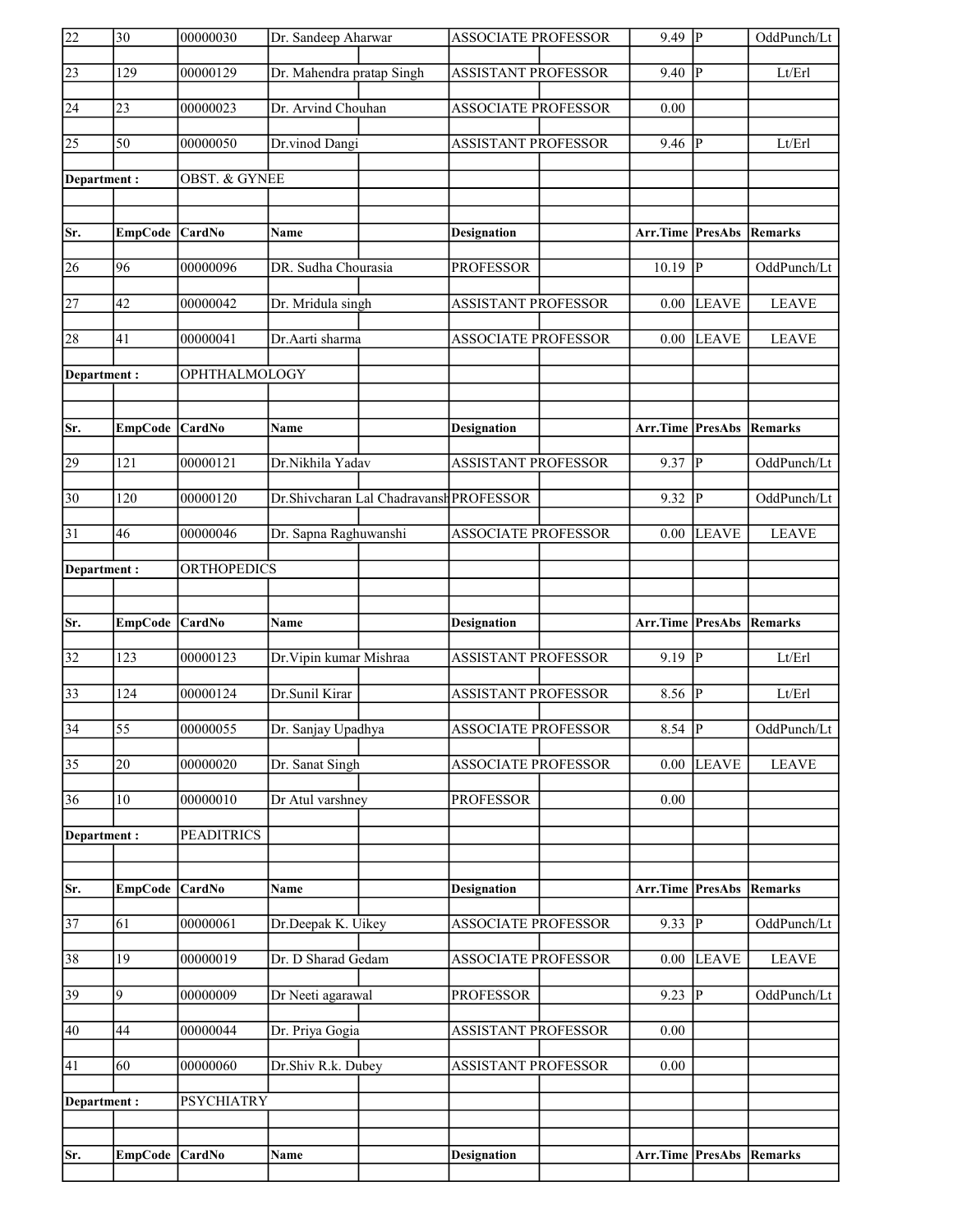| $\sqrt{42}$     | 65               | 00000065              | Dr Naresh solanki         | <b>ASSISTANT PROFESSOR</b> |                  | $0.00$ LEAVE            | <b>LEAVE</b> |
|-----------------|------------------|-----------------------|---------------------------|----------------------------|------------------|-------------------------|--------------|
|                 | Department:      | <b>RADIODIAGNOSIS</b> |                           |                            |                  |                         |              |
|                 |                  |                       |                           |                            |                  |                         |              |
|                 |                  |                       |                           |                            |                  |                         |              |
| Sr.             | <b>EmpCode</b>   | CardNo                | Name                      | <b>Designation</b>         | Arr.Time         | PresAbs                 | Remarks      |
| 43              | 109              | 00000109              | Dr.Rahil kumar Sharma     | <b>ASSISTANT PROFESSOR</b> | 9.39             | $\overline{\mathbb{P}}$ | OddPunch/Lt  |
|                 | Department:      | <b>SURGERY</b>        |                           |                            |                  |                         |              |
| Sr.             | <b>EmpCode</b>   | <b>CardNo</b>         | Name                      | <b>Designation</b>         | Arr.Time PresAbs |                         | Remarks      |
|                 |                  |                       |                           |                            |                  |                         |              |
| 44              | 67               | 00000067              | Dr. Kamlesh Singh Mourya  | <b>ASSISTANT PROFESSOR</b> | 8.52             | $ {\bf p} $             | Lt/Erl       |
| 45              | 66               | 00000066              | Dr. sandeep K. Arihwar    | <b>ASSISTANT PROFESSOR</b> | 8.41             | lр                      | OddPunch/Lt  |
| 46              | 107              | 00000107              | Dr.Ishant kumar Chourasia | <b>ASSOCIATE PROFESSOR</b> | 7.50             | $ {\bf p} $             | OddPunch     |
| 47              | 117              | 00000117              | Dr.Arvind Diwakaer        | <b>ASSOCIATE PROFESSOR</b> | 9.22             | IР                      | Lt/Erl       |
| 48              | 132              | 00000132              | DR.AKASH JAIN             | <b>ASSISTANT PROFESSOR</b> | 0.00             |                         |              |
| 49              | 26               | 00000026              | Dr. Pradeep BalmikI       | <b>ASSOCIATE PROFESSOR</b> | 9.44             | P                       | OddPunch/Lt  |
| 50              | $\overline{21}$  | 00000021              | Dr. Raj Kishor Singh      | <b>ASSOCIATE PROFESSOR</b> | 0.00             | <b>LEAVE</b>            | <b>LEAVE</b> |
| $\overline{51}$ | 11               | 00000011              | Dr Dharmdas paramhans     | <b>PROFESSOR</b>           | 0.00             | OD                      | <b>OD</b>    |
|                 | Department:      | T.B. & CHEST          |                           |                            |                  |                         |              |
|                 |                  |                       |                           |                            |                  |                         |              |
| Sr.             | <b>EmpCode</b>   | <b>CardNo</b>         | <b>Name</b>               | <b>Designation</b>         | Arr.Time         | PresAbs                 | Remarks      |
|                 |                  |                       |                           |                            |                  |                         |              |
| $\overline{52}$ | $\overline{122}$ | 00000122              | Dr.Ratan kumar            | <b>PROFESSOR</b>           | 9.48             | P                       | OddPunch/Lt  |
| $\overline{53}$ | $\overline{62}$  | 00000062              | Dr.Ajay Upadhyay          | <b>ASSISTANT PROFESSOR</b> | $9.39$ P         |                         | OddPunch/Lt  |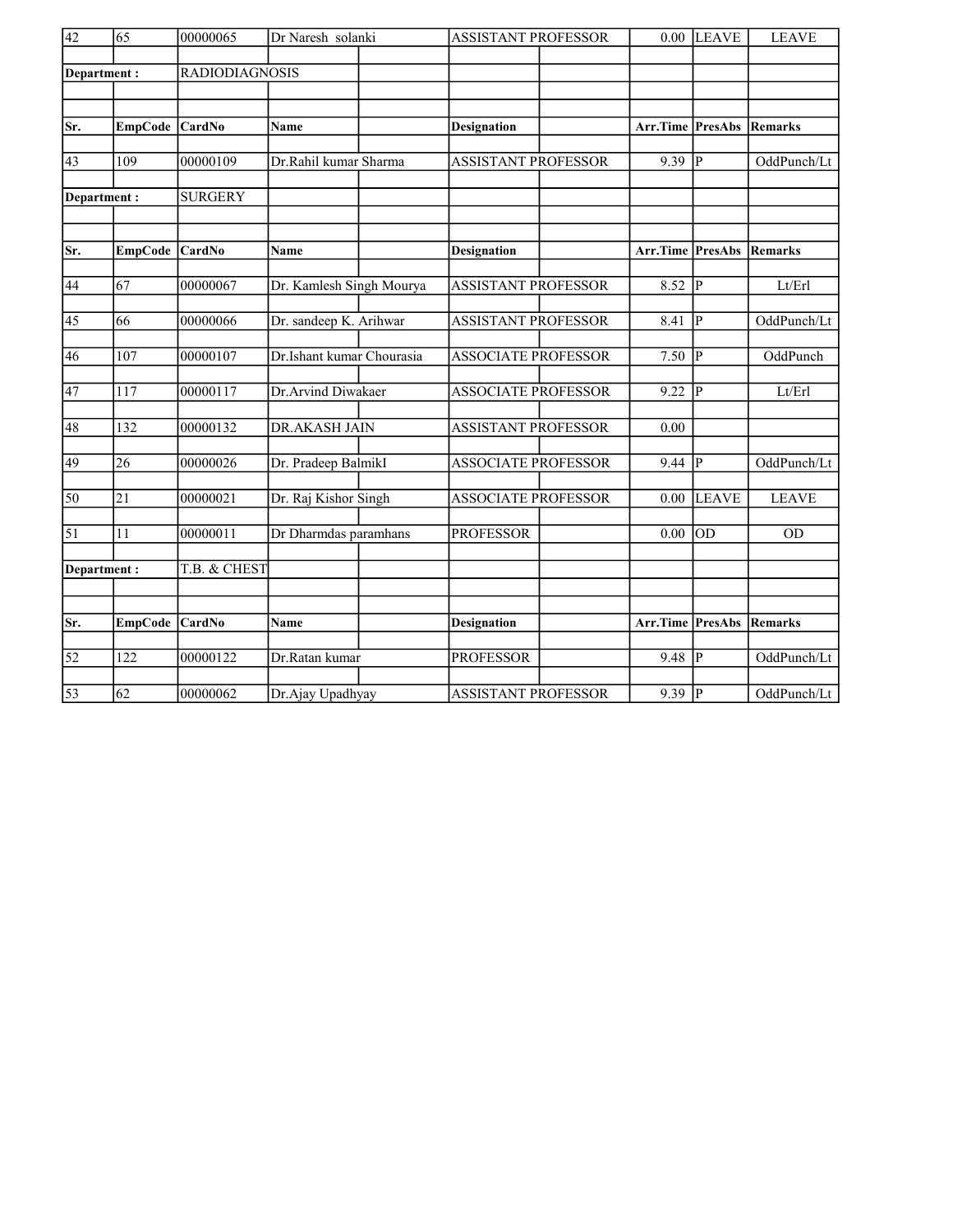|                       | <b>ABV GMC VIDISHA</b> |                                  |                            |                            |                                 |              |              |
|-----------------------|------------------------|----------------------------------|----------------------------|----------------------------|---------------------------------|--------------|--------------|
|                       |                        |                                  |                            |                            |                                 |              |              |
|                       |                        | <b>Daily Arrival Report For:</b> | 14-06-2022                 |                            |                                 |              |              |
| Department:           |                        | <b>ANATOMY</b>                   |                            |                            |                                 |              |              |
|                       |                        |                                  |                            |                            |                                 |              |              |
| Sr.                   | EmpCode CardNo         |                                  | Name                       | <b>Designation</b>         | <b>Arr.Time PresAbs Remarks</b> |              |              |
|                       |                        | 00000076                         |                            |                            |                                 |              |              |
| $\vert$ 1             | 76                     |                                  | Dr. Sujata Netam           | <b>DEMONSTRATOR</b>        | 0.00                            | <b>LEAVE</b> | <b>LEAVE</b> |
| $\vert$ 2             | 1                      | 00000001                         | DR. RASHMI DEOPUJARI       | <b>PROFESSOR</b>           | 9.48                            | P            | OddPunch/Lt  |
| $\overline{3}$        | 75                     | 00000075                         | Dr Garima pardhi           | <b>ASSISTANT PROFESSOR</b> | 0.00                            | <b>LEAVE</b> | <b>LEAVE</b> |
| 4                     | 14                     | 00000014                         | Dr. Naina Wakode           | <b>ASSOCIATE PROFESSOR</b> | 8.58                            | ∣P           | OddPunch/Lt  |
| $\overline{\sqrt{5}}$ | 49                     | 00000049                         | Dr. Harsh Kumar Chawre     | <b>ASSISTANT PROFESSOR</b> | 0.00                            |              |              |
| 6                     | 31                     | 00000031                         | Dr. Manisha Vijaywargiya   | <b>ASSISTANT PROFESSOR</b> | 0.00                            | <b>LEAVE</b> | <b>LEAVE</b> |
| 7                     | 111                    | 00000111                         | DR. OM PRAKASH GAUR        | <b>DEMONSTRATOR</b>        | 9.35                            | P            | OddPunch/Lt  |
| Department:           |                        | <b>BIOCHEMISTRY</b>              |                            |                            |                                 |              |              |
|                       |                        |                                  |                            |                            |                                 |              |              |
| Sr.                   | <b>EmpCode</b>         | CardNo                           | Name                       | <b>Designation</b>         | Arr.Time PresAbs                |              | Remarks      |
| $\vert 8$             | 33                     | 00000033                         | Dr. Sankalp kumar Tripathi | ASSISTANT PROFESSOR        | 9.12                            | IР           | OddPunch/Lt  |
| $\overline{9}$        | 81                     | 00000081                         | Dr Vandana singh           | <b>DEMONSTRATOR</b>        | 0.00                            | <b>LEAVE</b> | <b>LEAVE</b> |
| 10                    | 77                     | 00000077                         | Dr. Poonam Singh           | <b>DEMONSTRATOR</b>        | 0.00                            | <b>LEAVE</b> | <b>LEAVE</b> |
| $\overline{11}$       | $\overline{114}$       | 00000114                         | DR. BHAGWAN SINGH          | <b>DEMONSTRATOR</b>        | 8.50                            | P            | OddPunch/Lt  |
| 12                    | 16                     | 00000016                         | Dr. Vaishali Jain          | <b>PROFESSOR</b>           | 0.00                            |              |              |
| 13                    | 72                     | 00000072                         | Dr. Shubhangi Anand Kale   | <b>DEMONSTRATOR</b>        | 0.00                            |              |              |
| Department:           |                        | <b>COMMUNITY MEDICINE</b>        |                            |                            |                                 |              |              |
|                       |                        |                                  |                            |                            |                                 |              |              |
| Sr.                   | <b>EmpCode</b>         | <b>CardNo</b>                    | Name                       | <b>Designation</b>         | Arr.Time                        | PresAbs      | Remarks      |
| 14                    | 119                    | 00000119                         | Dr.Shailendra Meena        | <b>ASSISTANT PROFESSOR</b> | $9.54$ P                        |              | OddPunch/Lt  |
| 15                    | 7                      | 00000007                         | Dr Sanjay agarawal         | <b>PROFESSOR</b>           | 9.44                            | P            | OddPunch/Lt  |
| 16                    | 36                     | 00000036                         | Dr.Neeraj Khare            | <b>ASSISTANT PROFESSOR</b> | 9.22                            | $\mathbf{P}$ | OddPunch/Lt  |
| 17                    | 37                     | 00000037                         | Dr.Akansha jain            | <b>ASSISTANT PROFESSOR</b> | 0.00                            |              |              |
| 18                    | 40                     | 00000040                         | Dr.Indu Jotsna Ekka        | ASSISTANT PROFESSOR        | 0.00                            |              |              |
| 19                    | 80                     | 00000080                         | Dr.Nandini shukla          | <b>DEMONSTRATOR</b>        | 0.00                            | <b>LEAVE</b> | <b>LEAVE</b> |
| 20                    | 82                     | 00000082                         | Dr. Ashish Upaddhyay       | <b>DEMONSTRATOR</b>        | 0.00                            | <b>LEAVE</b> | <b>LEAVE</b> |
| $\overline{21}$       | $18\,$                 | 00000018                         | Dr. Vishal Jamra           | <b>ASSOCIATE PROFESSOR</b> | 9.29                            | P            | OddPunch/Lt  |
| $\overline{22}$       | 118                    | 00000118                         | Shobhana yadav             | <b>DEMONSTRATOR</b>        | 9.48                            | P            | OddPunch/Lt  |
| 23                    | 52                     | 00000052                         | Dr. Yogesh Shukla          | <b>ASSISTANT PROFESSOR</b> | 0.00                            | <b>LEAVE</b> | <b>LEAVE</b> |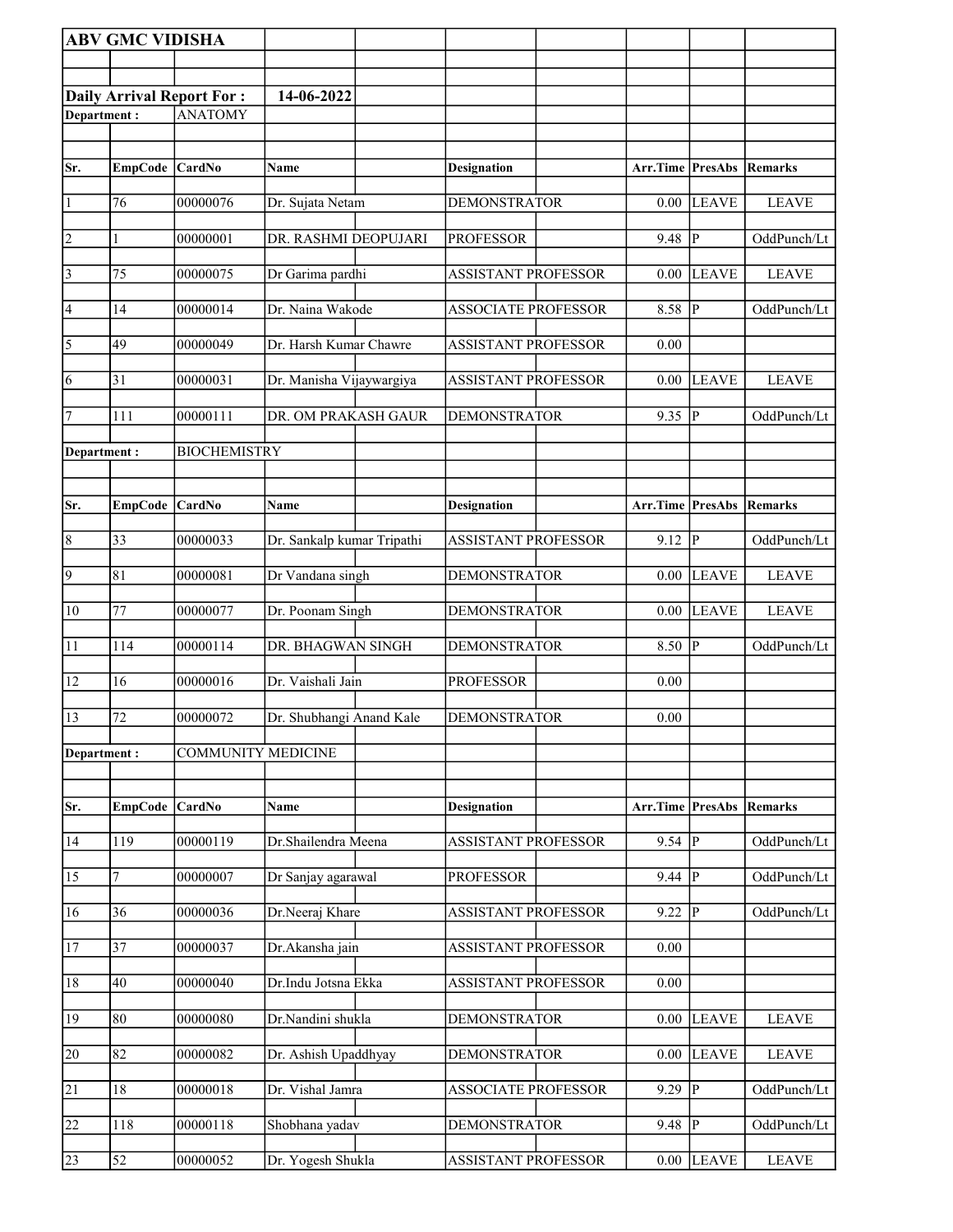| $\overline{24}$ | 113             | 00000113                 | DR. ANIRUDH                 | <b>DEMONSTRATOR</b>        | 9.51                            | IР             | OddPunch/Lt    |
|-----------------|-----------------|--------------------------|-----------------------------|----------------------------|---------------------------------|----------------|----------------|
| 25              | 24              | 00000024                 | Dr. Richa Nigam             | <b>ASSOCIATE PROFESSOR</b> | 0.00                            | <b>LEAVE</b>   | <b>LEAVE</b>   |
| Department:     |                 | <b>DEAN</b>              |                             |                            |                                 |                |                |
|                 |                 |                          |                             |                            |                                 |                |                |
| Sr.             | EmpCode CardNo  |                          | Name                        | <b>Designation</b>         | <b>Arr.Time PresAbs Remarks</b> |                |                |
| 26              | 97              | 00000097                 | DR. Sunil Nandeshwar        | <b>DEAN</b>                | 0.00                            | OD             | <b>OD</b>      |
| Department:     |                 | <b>FORANSIC MEDICINE</b> |                             |                            |                                 |                |                |
|                 |                 |                          |                             |                            |                                 |                |                |
| Sr.             | EmpCode CardNo  |                          | Name                        | <b>Designation</b>         | Arr.Time                        | <b>PresAbs</b> | <b>Remarks</b> |
| 27              | 85              | 00000085                 | Dr. Sharad Dohare           | <b>DEMONSTRATOR</b>        | 0.00                            | <b>LEAVE</b>   | <b>LEAVE</b>   |
|                 |                 |                          |                             |                            |                                 |                |                |
| 28              | 112             | 00000112                 | DR. POOJA TIWARI            | <b>DEMONSTRATOR</b>        | 9.55                            | P              | OddPunch/Lt    |
| 29              | 35              | 00000035                 | Dr. Narendra singh patel    | <b>ASSOCIATE PROFESSOR</b> | 9.52                            | P              | OddPunch/Lt    |
| 30              | 54              | 00000054                 | Dr.Manish Nigam             | <b>PROFESSOR</b>           | 0.00                            |                |                |
| 31              | 126             | 00000126                 | Dr. Vivek kumar Chouksey    | <b>ASSISTANT PROFESSOR</b> | 9.50                            | P              | OddPunch/Lt    |
| Department :    |                 | MICROBIOLOGY             |                             |                            |                                 |                |                |
|                 |                 |                          |                             |                            |                                 |                |                |
| Sr.             | EmpCode CardNo  |                          | Name                        | <b>Designation</b>         | Arr.Time                        | PresAbs        | Remarks        |
|                 |                 |                          |                             |                            |                                 |                |                |
| 32              | 4               | 00000004                 | Dr Avinash laghave          | <b>PROFESSOR</b>           | 7.51                            | P              | OddPunch       |
| 33              | 125             | 00000125                 | DR.Himanshi Bansal          | <b>ASSISTANT PROFESSOR</b> | 9.45                            | P              | OddPunch/Lt    |
| 34              | 88              | 00000088                 | Dr. Sanjay Singh            | <b>ASSISTANT PROFESSOR</b> | 0.00                            | <b>LEAVE</b>   | <b>LEAVE</b>   |
| 35              | 106             | 00000106                 | Dr.Aarti Jain               | <b>ASSOCIATE PROFESSOR</b> | 9.46                            | P              | OddPunch/Lt    |
| 36              | $\overline{79}$ | 00000079                 | Dr.Prashant kumar bhakoriya | <b>DEMONSTRATOR</b>        | 9.52                            | $\overline{P}$ | OddPunch/Lt    |
| 37              | $110\,$         | 00000110                 | DR, RAGINI DANGI            | <b>DEMONSTRATOR</b>        | 9.51                            | P              | OddPunch/Lt    |
| Department:     |                 | PATHOLOGY                |                             |                            |                                 |                |                |
|                 |                 |                          |                             |                            |                                 |                |                |
| Sr.             | <b>EmpCode</b>  | CardNo                   | Name                        | <b>Designation</b>         | Arr.Time                        | <b>PresAbs</b> | Remarks        |
| 38              | 6               | 00000006                 | Dr Gopal krishna sawke      | <b>PROFESSOR</b>           | 0.00                            | <b>LEAVE</b>   | <b>LEAVE</b>   |
| 39              | 128             | 00000128                 | DR.PREETI MANDLOI           | <b>ASSISTANT PROFESSOR</b> | 9.43                            | $ {\bf P} $    | OddPunch/Lt    |
| 40              | 17              | 00000017                 | Dr. Tina Rai                | <b>ASSOCIATE PROFESSOR</b> | 0.00                            |                |                |
|                 |                 |                          |                             |                            |                                 |                |                |
| 41              | 134             | 00000134                 | Dr.Pragati Awashti          | <b>DEMONSTRATOR</b>        | 9.43                            | $\mathbf{P}$   | OddPunch/Lt    |
| 42              | $78\,$          | 00000078                 | Dr. Rajnikant ahirwar       | <b>DEMONSTRATOR</b>        | 9.05                            | $\mathbf{P}$   | OddPunch/Lt    |
| 43              | 51              | 00000051                 | Dr. Lal Pranay singh        | ASSISTANT PROFESSOR        | 9.48                            | $\mathbf{P}$   | OddPunch/Lt    |
| 44              | 84              | 00000084                 | Dr. Sunil Nagar             | <b>DEMONSTRATOR</b>        | 0.00                            | <b>LEAVE</b>   | <b>LEAVE</b>   |
| 45              | 48              | 00000048                 | Dr.Pratibha Meena           | ASSISTANT PROFESSOR        | 0.00                            |                |                |
|                 |                 |                          |                             |                            |                                 |                |                |